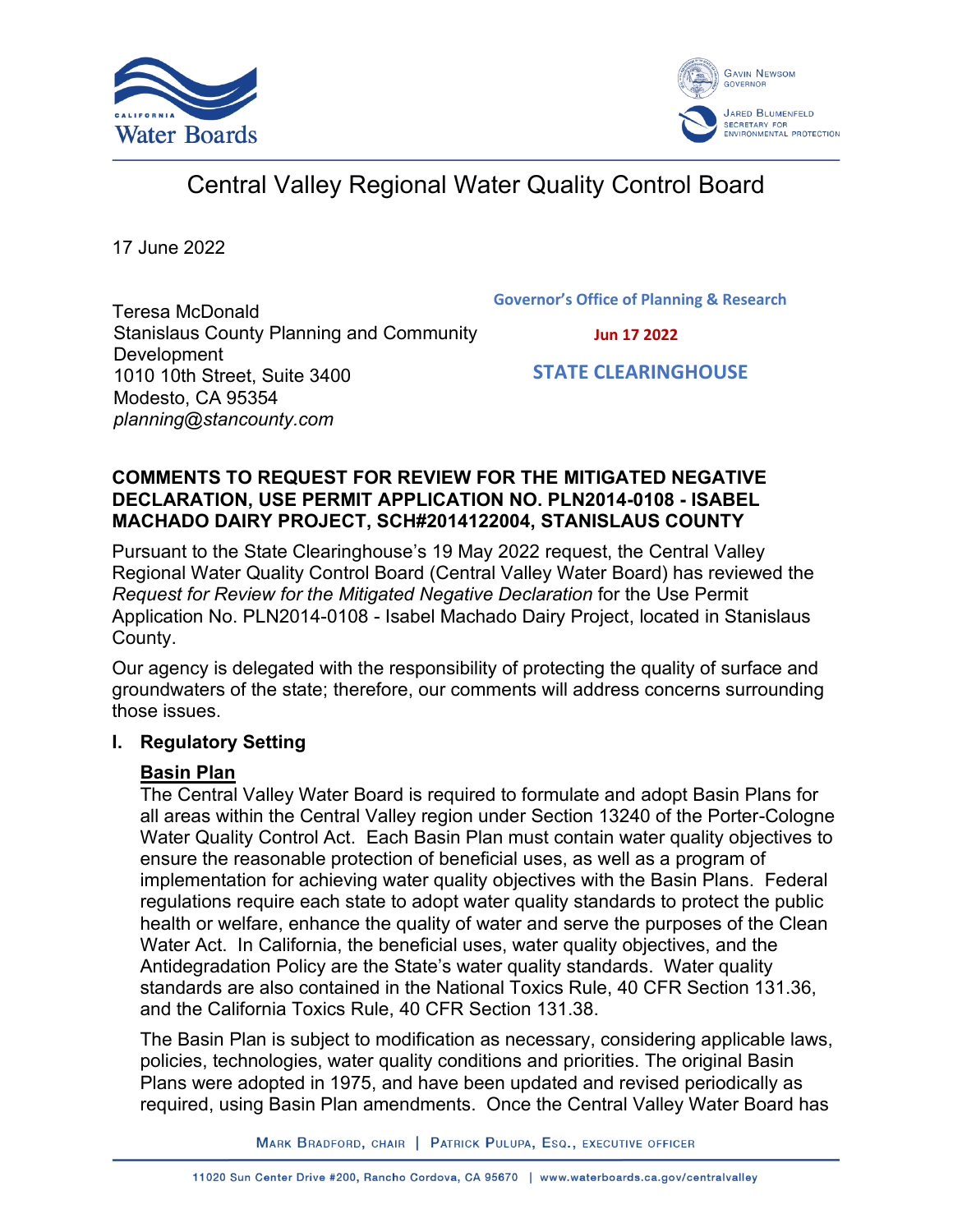Use Permit Application No. PLN2014  $\qquad 2 -$  17 June 2022 -0108 - Isabel Machado Dairy Project Stanislaus County

adopted a Basin Plan amendment in noticed public hearings, it must be approved by the State Water Resources Control Board (State Water Board), Office of Administrative Law (OAL) and in some cases, the United States Environmental Protection Agency (USEPA). Basin Plan amendments only become effective after they have been approved by the OAL and in some cases, the USEPA. Every three (3) years, a review of the Basin Plan is completed that assesses the appropriateness of existing standards and evaluates and prioritizes Basin Planning issues. For more information on the *Water Quality Control Plan for the Sacramento and San Joaquin River Basins*, please visit our website:

[http://www.waterboards.ca.gov/centralvalley/water\\_issues/basin\\_plans/](http://www.waterboards.ca.gov/centralvalley/water_issues/basin_plans/)

# **Antidegradation Considerations**

All wastewater discharges must comply with the Antidegradation Policy (State Water Board Resolution 68-16) and the Antidegradation Implementation Policy contained in the Basin Plan. The Antidegradation Implementation Policy is available on page 74 at:

https://www.waterboards.ca.gov/centralvalley/water\_issues/basin\_plans/sacsjr\_2018 05.pdf

In part it states:

*Any discharge of waste to high quality waters must apply best practicable treatment or control not only to prevent a condition of pollution or nuisance from occurring, but also to maintain the highest water quality possible consistent with the maximum benefit to the people of the State.*

*This information must be presented as an analysis of the impacts and potential impacts of the discharge on water quality, as measured by background concentrations and applicable water quality objectives.*

The antidegradation analysis is a mandatory element in the National Pollutant Discharge Elimination System and land discharge Waste Discharge Requirements (WDRs) permitting processes. The environmental review document should evaluate potential impacts to both surface and groundwater quality.

#### **II. Permitting Requirements**

## **Construction Storm Water General Permit**

Dischargers whose project disturb one or more acres of soil or where projects disturb less than one acre but are part of a larger common plan of development that in total disturbs one or more acres, are required to obtain coverage under the General Permit for Storm Water Discharges Associated with Construction and Land Disturbance Activities (Construction General Permit), Construction General Permit Order No. 2009-0009-DWQ. Construction activity subject to this permit includes clearing, grading, grubbing, disturbances to the ground, such as stockpiling, or excavation, but does not include regular maintenance activities performed to restore the original line, grade, or capacity of the facility. The Construction General Permit requires the development and implementation of a Storm Water Pollution Prevention Plan (SWPPP). For more information on the Construction General Permit, visit the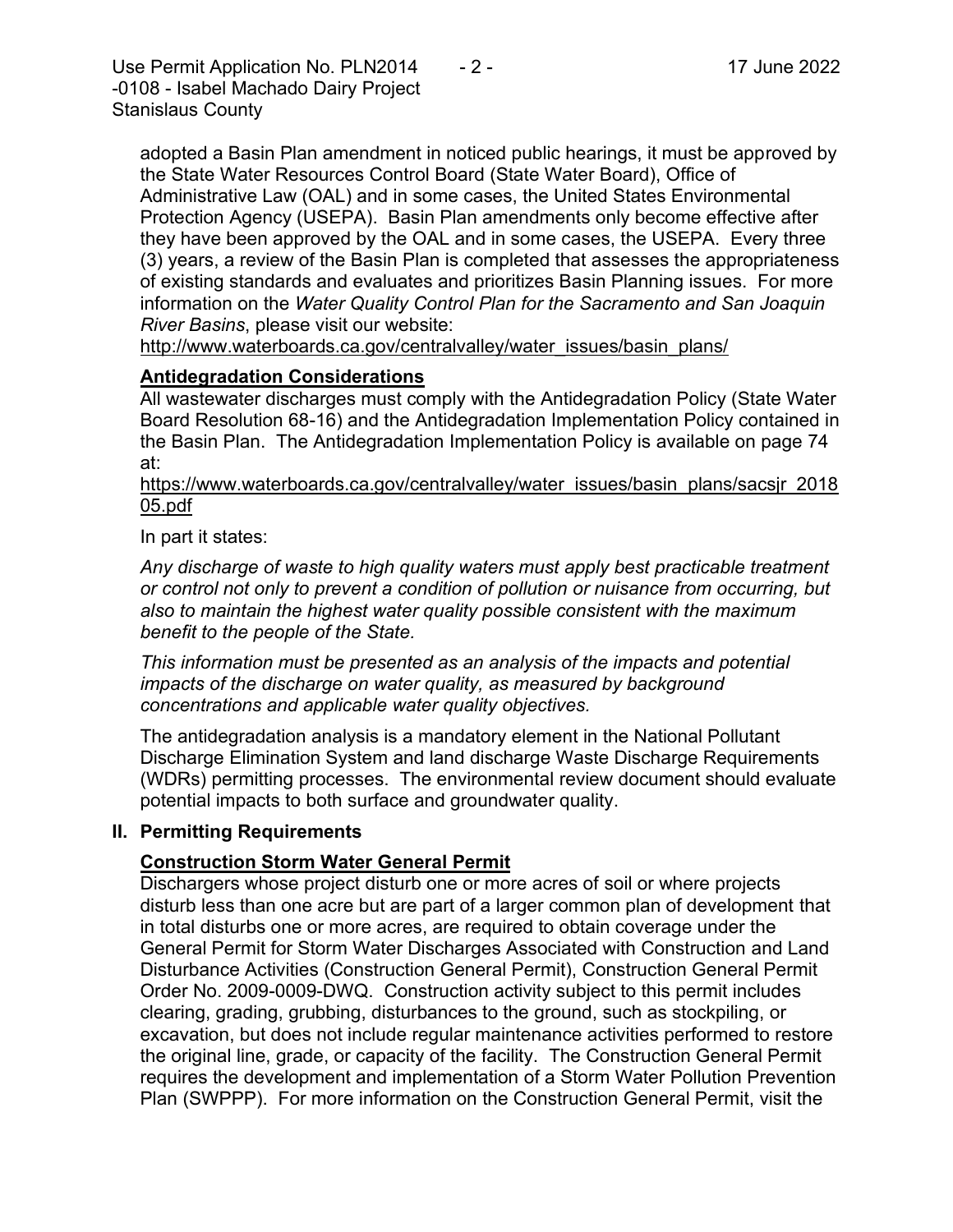Use Permit Application No. PLN2014  $\qquad 3 -$  17 June 2022 -0108 - Isabel Machado Dairy Project Stanislaus County

State Water Resources Control Board website at:

[http://www.waterboards.ca.gov/water\\_issues/programs/stormwater/constpermits.sht](http://www.waterboards.ca.gov/water_issues/programs/stormwater/constpermits.shtml) [ml](http://www.waterboards.ca.gov/water_issues/programs/stormwater/constpermits.shtml)

#### **Phase I and II Municipal Separate Storm Sewer System (MS4) Permits<sup>1</sup>**

The Phase I and II MS4 permits require the Permittees reduce pollutants and runoff flows from new development and redevelopment using Best Management Practices (BMPs) to the maximum extent practicable (MEP). MS4 Permittees have their own development standards, also known as Low Impact Development (LID)/postconstruction standards that include a hydromodification component. The MS4 permits also require specific design concepts for LID/post-construction BMPs in the early stages of a project during the entitlement and CEQA process and the development plan review process.

For more information on which Phase I MS4 Permit this project applies to, visit the Central Valley Water Board website at:

http://www.waterboards.ca.gov/centralvalley/water\_issues/storm\_water/municipal\_p ermits/

For more information on the Phase II MS4 permit and who it applies to, visit the State Water Resources Control Board at:

http://www.waterboards.ca.gov/water\_issues/programs/stormwater/phase\_ii\_munici pal.shtml

#### **Industrial Storm Water General Permit**

Storm water discharges associated with industrial sites must comply with the regulations contained in the Industrial Storm Water General Permit Order No. 2014- 0057-DWQ. For more information on the Industrial Storm Water General Permit, visit the Central Valley Water Board website at:

http://www.waterboards.ca.gov/centralvalley/water\_issues/storm\_water/industrial\_ge neral\_permits/index.shtml

## **Clean Water Act Section 404 Permit**

If the project will involve the discharge of dredged or fill material in navigable waters or wetlands, a permit pursuant to Section 404 of the Clean Water Act may be needed from the United States Army Corps of Engineers (USACE). If a Section 404 permit is required by the USACE, the Central Valley Water Board will review the permit application to ensure that discharge will not violate water quality standards. If the project requires surface water drainage realignment, the applicant is advised to contact the Department of Fish and Game for information on Streambed Alteration Permit requirements. If you have any questions regarding the Clean Water Act

<sup>&</sup>lt;sup>1</sup> Municipal Permits = The Phase I Municipal Separate Storm Water System (MS4) Permit covers medium sized Municipalities (serving between 100,000 and 250,000 people) and large sized municipalities (serving over 250,000 people). The Phase II MS4 provides coverage for small municipalities, including non-traditional Small MS4s, which include military bases, public campuses, prisons and hospitals.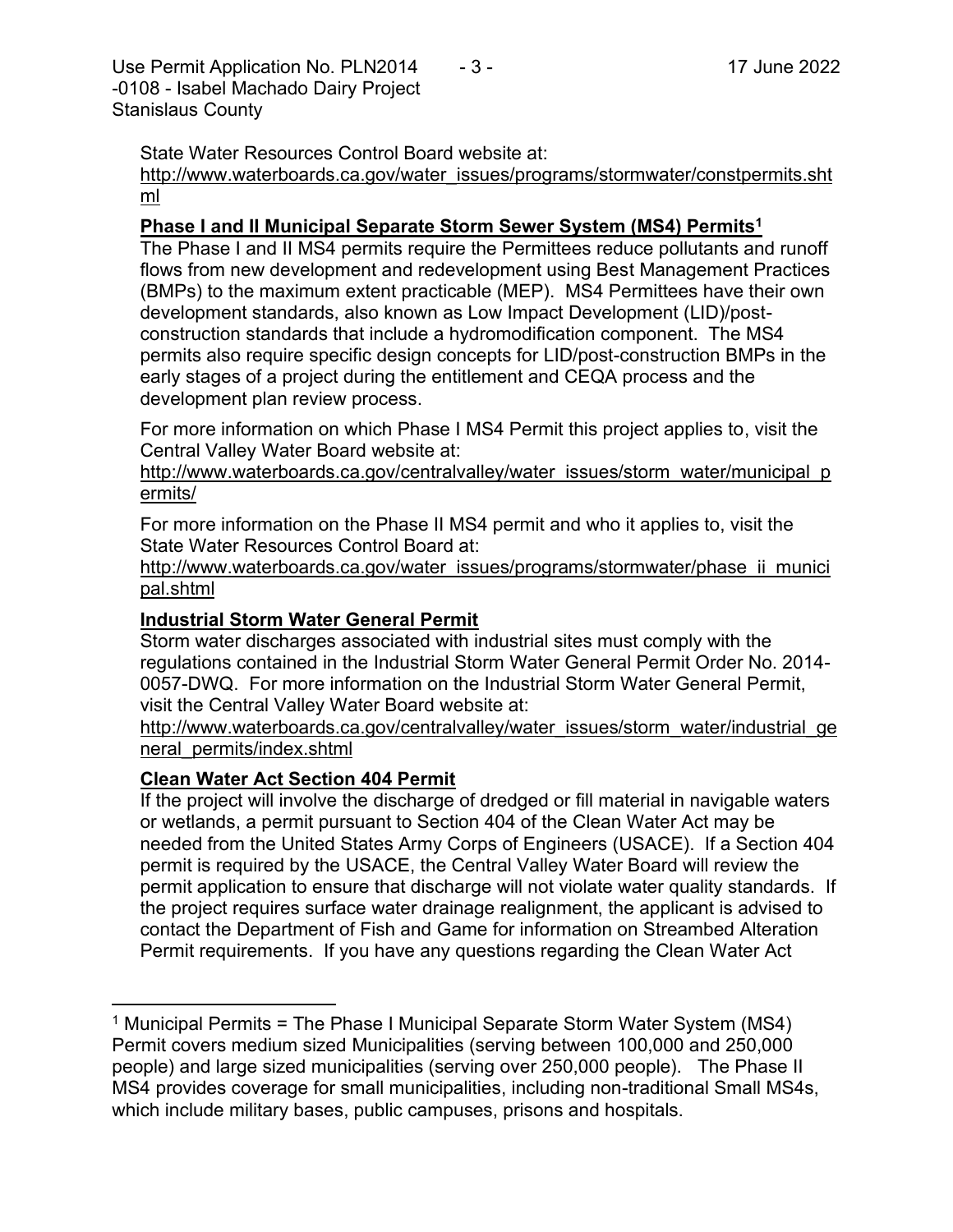Use Permit Application No. PLN2014  $-4$  - 17 June 2022 -0108 - Isabel Machado Dairy Project Stanislaus County

Section 404 permits, please contact the Regulatory Division of the Sacramento District of USACE at (916) 557-5250.

#### **Clean Water Act Section 401 Permit – Water Quality Certification**

If an USACE permit (e.g., Non-Reporting Nationwide Permit, Nationwide Permit, Letter of Permission, Individual Permit, Regional General Permit, Programmatic General Permit), or any other federal permit (e.g., Section 10 of the Rivers and Harbors Act or Section 9 from the United States Coast Guard), is required for this project due to the disturbance of waters of the United States (such as streams and wetlands), then a Water Quality Certification must be obtained from the Central Valley Water Board prior to initiation of project activities. There are no waivers for 401 Water Quality Certifications. For more information on the Water Quality Certification, visit the Central Valley Water Board website at:

https://www.waterboards.ca.gov/centralvalley/water\_issues/water\_quality\_certificatio n/

#### **Waste Discharge Requirements – Discharges to Waters of the State**

If USACE determines that only non-jurisdictional waters of the State (i.e., "nonfederal" waters of the State) are present in the proposed project area, the proposed project may require a Waste Discharge Requirement (WDR) permit to be issued by Central Valley Water Board. Under the California Porter-Cologne Water Quality Control Act, discharges to all waters of the State, including all wetlands and other waters of the State including, but not limited to, isolated wetlands, are subject to State regulation. For more information on the Waste Discharges to Surface Water NPDES Program and WDR processes, visit the Central Valley Water Board website at:https://www.waterboards.ca.gov/centralvalley/water\_issues/waste\_to\_surface\_wat er/

Projects involving excavation or fill activities impacting less than 0.2 acre or 400 linear feet of non-jurisdictional waters of the state and projects involving dredging activities impacting less than 50 cubic yards of non-jurisdictional waters of the state may be eligible for coverage under the State Water Resources Control Board Water Quality Order No. 2004-0004-DWQ (General Order 2004-0004). For more information on the General Order 2004-0004, visit the State Water Resources Control Board website at:

https://www.waterboards.ca.gov/board\_decisions/adopted\_orders/water\_quality/200 4/wqo/wqo2004-0004.pdf

#### **Dewatering Permit**

If the proposed project includes construction or groundwater dewatering to be discharged to land, the proponent may apply for coverage under State Water Board General Water Quality Order (Low Threat General Order) 2003-0003 or the Central Valley Water Board's Waiver of Report of Waste Discharge and Waste Discharge Requirements (Low Threat Waiver) R5-2018-0085. Small temporary construction dewatering projects are projects that discharge groundwater to land from excavation activities or dewatering of underground utility vaults. Dischargers seeking coverage